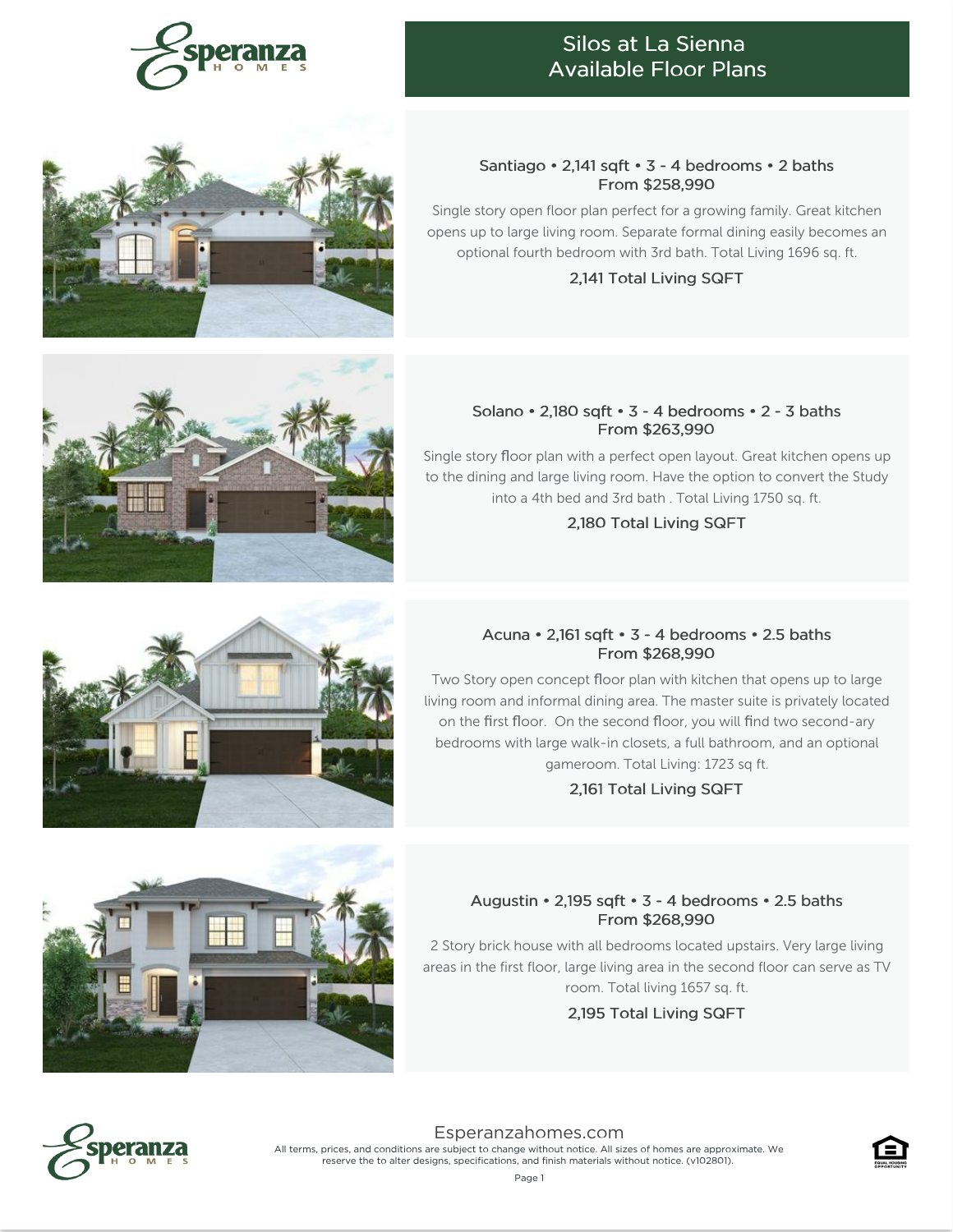

# Available Floor Plans



#### Santa Maria • 2,145 sqft • 3 bedrooms • 2 baths From \$270,990

Single-story home with 3 bedrooms and 2 bathrooms. Large, open living area connects with informal dining area and kitchen creating a space perfect for entertaining or relaxation. Master suite features a spacious walkin closet as well as double vanity sinks in the master bath. Includes a laundry/utility room and a storage closet near the entrance of the home. Total sq ft:1676

## 2,145 Total Living SQFT

#### Antonio • 2,334 sqft • 3 - 4 bedrooms • 2 baths From \$282,990

This beautiful one-story home features a long entryway that opens to a dining room and large family room. Attached is a large kitchen with a breakfast nook that has bay windows overlooking the patio. This home features two secondary bedrooms and a bath in the front of the home. 1,831 living Sq. Ft.

#### 2,334 Total Living SQFT

# Santa Cruz • 2,185 sqft • 3 - 4 bedrooms • 2 baths From \$283,990

Beautiful Courtyard Home with Detached Garage which includes double garage doors that creates a large living area in courtyard. This home has a Casita option to create a 4 bedroom 3 bath home. Total living sq ft: 1,695

2,185 Total Living SQFT



## San Marcos • 2,829 sqft • 3 - 5 bedrooms • 2 - 3.5 baths From \$305,990

Two-story home with 3 bedrooms, 2 bathrooms, and a 2-car garage. The Master bedroom is privately located at the rear of the home and features a spacious walk-in closet. The elongated entryway leads to an open family and informal dining area. Have the option to add a half bathroom. The second-floor attic has option to add bonus room space to use as a

# game room or to add a 4th or 5th bedroom. Total living sq ft: 2387 sq ft 2,829 Total Living SQFT



[Esperanzahomes.com](https://www.esperanzahomes.com) All terms, prices, and conditions are subject to change without notice. All sizes of homes are approximate. We reserve the to alter designs, specifications, and finish materials without notice. (v102801).



Page 2



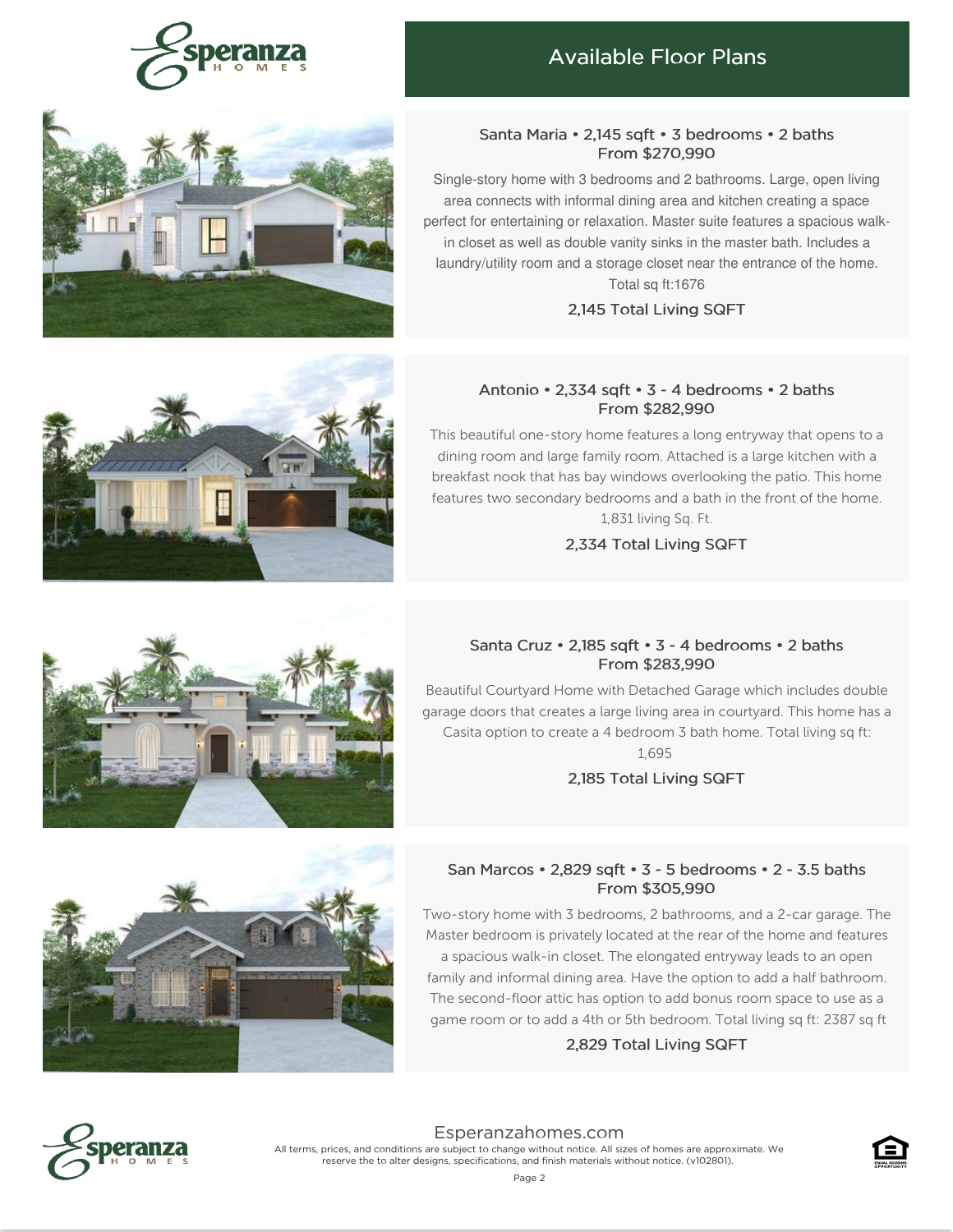

# Available Floor Plans



#### Monte • 3,010 sqft • 5 - 6 bedrooms • 2.5 baths From \$315,990

Two story floor plan with a large living layout. Kitchen includes a large island and opens up to a spacious living. Find an upstairs gameroom and 4 additional bedrooms on the second floor. Have the option to include a 6th bed in lieu of gameroom. Total Living 2516 sq. ft.

#### 3,010 Total Living SQFT

#### Francisco • 2,906 sqft • 3 - 5 bedrooms • 2 baths From \$318,990

This floorplan offers an elongated entryway that leads to two secondary bedrooms and a study that can be used as a bedroom. The entry hall opens to a kitchen equipped with an island that overlooks an inviting living room. Attached to the kitchen is an informal dining area that opens up to a large covered patio great for outdoor entertaining! The master suite is secluded along one side of the home. Total living sq ft: 2,208

#### 2,906 Total Living SQFT

# concepcion • 2,841 sqft • 4 bedrooms • 2.5 baths From \$343,990

2 Story spacious home with study. All bedrooms upstairs, perfect for the growing family! Many cool options such as the convertible party room/ garage opening to rear covered patio. Total Living 2419 sq. ft.

## 2,841 Total Living SQFT



## Espada • 3,080 sqft • 3 - 4 bedrooms • 2.5 baths From \$344,990

Single Story Rotunda Entry home with optional study. This home offers an open kitchen with a large island that over-looks the family room. The master suite is privately located on the right side of the home and comes with a large master bath and bedroom-sized walk-in closet. An attached casita option is available

with this floorplan which could be finished out as a guest suite with bath,

man cave, craft room, or 3rd car

garage. 2261 Living Sq. Ft.

## 3,080 Total Living SQFT



[Esperanzahomes.com](https://www.esperanzahomes.com) All terms, prices, and conditions are subject to change without notice. All sizes of homes are approximate. We reserve the to alter designs, specifications, and finish materials without notice. (v102801).